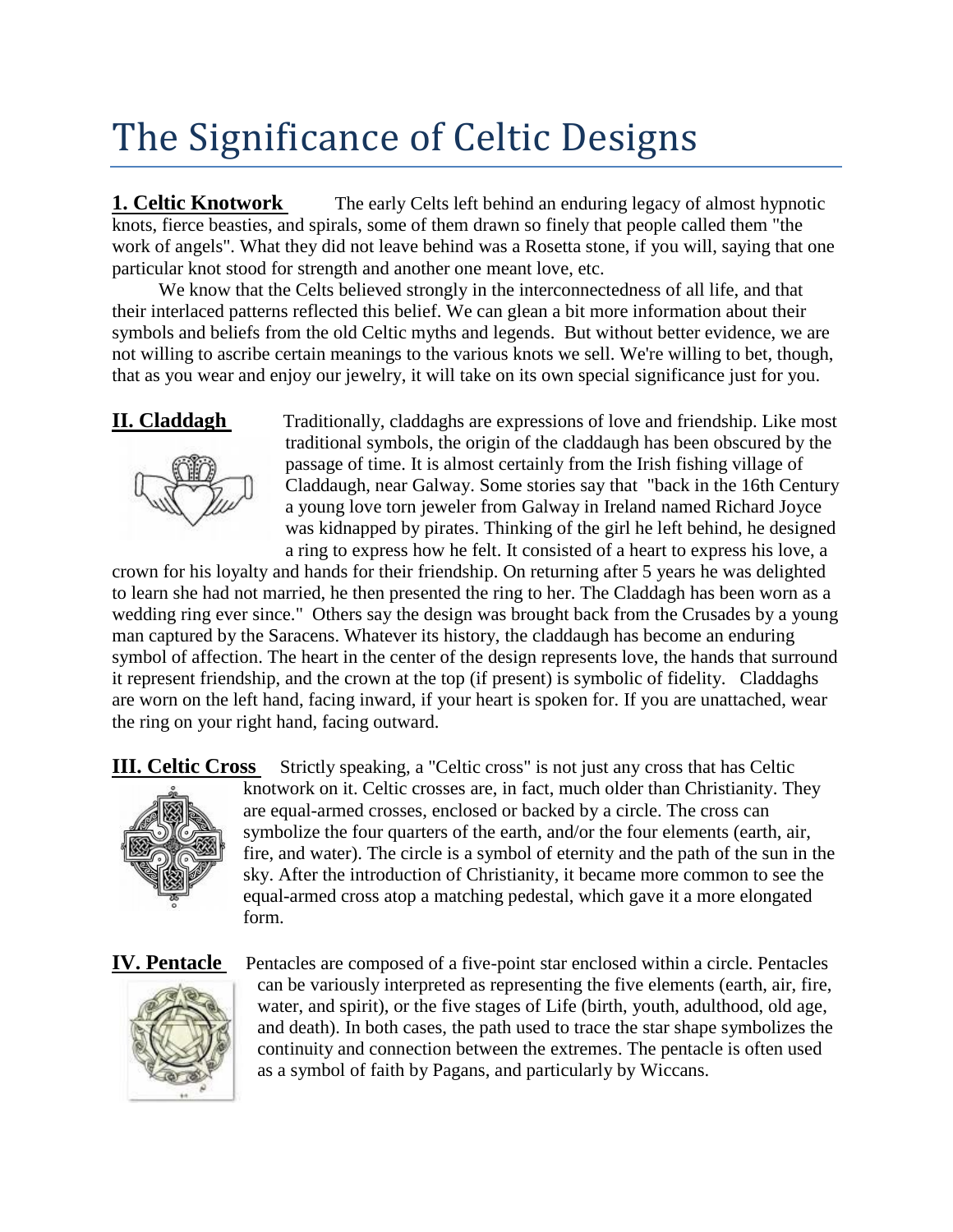#### **V. Animals**





Associated with death transitions in Celtic mythology.



#### **Boar/Sow:**

The boar is a symbol of masculine power. The meat of the boar was served at Otherworld feasts for the deities. The sow is associated with some Crone/Mother Goddesses, such as Cerridwen, and with Otherworldly feasts. The pig is the image/ archetypal symbol of plenty, healing, and shape shifting.

#### **Bull:**

 Figures heavily in what little Celtic creation mythology surviving from Ireland, though this may not be Irish at all, but rather a myth derived from a Middle Eastern source. In the Celtic world, the bull was a symbol of virility, sovereignty, and wealth. The famous Irish legend, The Cattle Raid of Cooley, surrounds the taking of a famous bull. In Ancient Ireland, a tabhfheis, or a highly ritualized "feast of the bull", always preceded the crowning of a new High King.



#### **Cat:**

 Unlike many other Indo-European cultures, the Celts did not revere cats, though there are many references to them in Celtic mythology. They serve the same archetypal guardian function as demons/angels in the Judeo-Christian myths. Three mythic references to cats which are prominent are; one, a cat which helps to guard the gates of the Otherworld; two, one who is able to shape shift into a ball of fire; and three, one called Irusan of Knowth who stole humans like the faery. Cat-like monsters were also believed to dwell in dark caves.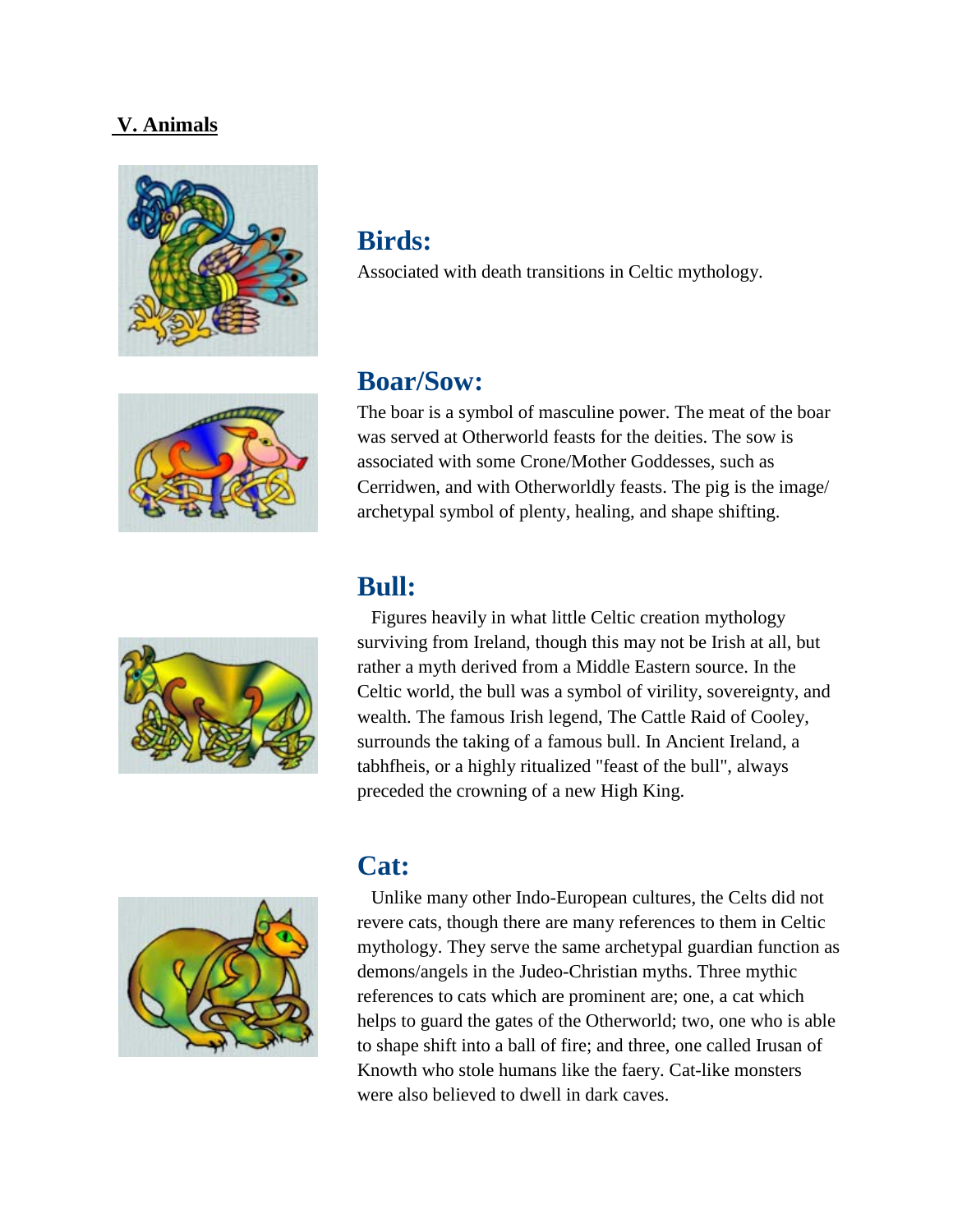

## **Crane:**

 Numerous Celtic myths tell us of a heroic figure or deity who was changed into a crane such as Aife, the Lady of the Lake, or Munanna. Archetypally this bird means an apparent, rather than substantive, change. A sign of, or punishment for, deception.

# **Deer / Stag:**

 The deer was the principal animal hunted by the Celts for food. The doe was associated with most woodland Goddesses, such as Saba and Flidais, and is their totem animal. The stag was often seen as the incarnate form of woodland Gods such as Cernunnos. White stags were considered to be from the Otherworld and, in myth, their appearance always heralded some profound change in the lives of those in the story. Considered in Celtic mythology to be among the oldest creatures in existence.

# **Dog:**



 Sacred to the faeries of Ireland and Scotland probably because they were held in high regard by the Tuatha de Danann. Many Celtic myths involve dogs or dog familiars, who belonged to heroic figures or deities, and wars were often fought for and over them such as the one between Fionn MacCumhal and King Arthur. Examples of the importance of Celtic dogs are found in the myths of Gwyn Ap Nuad, Cuchulain, Amaethaon, and Taliesin. Dogs are also the archetypal symbols of shape shifters.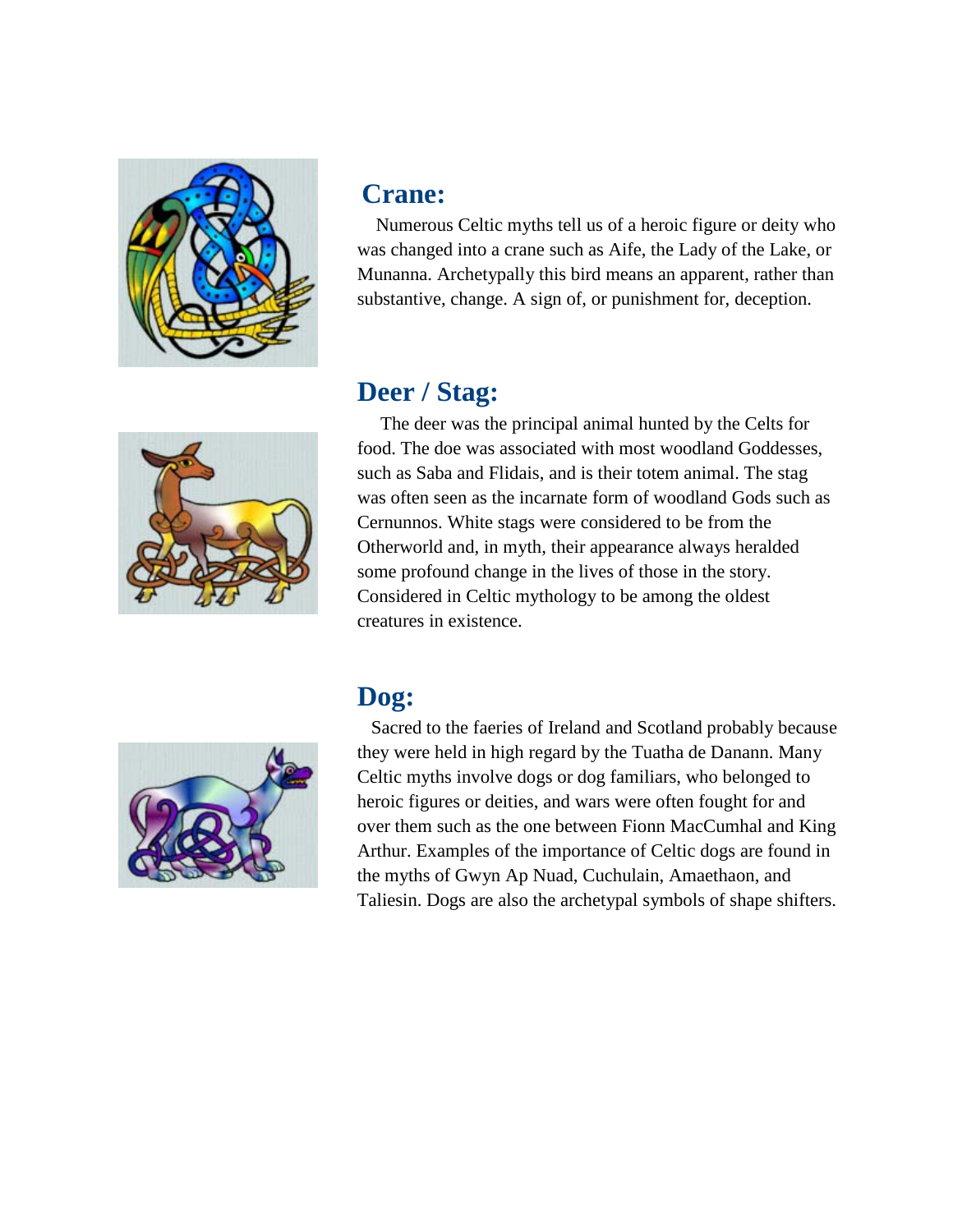







#### **Dragon:**

 The dragon is another mighty magical animal that appears in British and Welsh stories. It is, of course, a creature of fire but is also related to the Power of the Land. Another word for Ley Lines is Dragon Lines. Another name for raising power is to invoke the "Eye of the Dragon". The whole Earth was viewed by the Druids as the body of the Dragon. Menhirs and stone Circles were located at great Power nodes. The Celts also called Dragons 'Fire Drakes'.

### **Eagle:**

 Eagles were the feared scavengers of Europe and were usually linked to death Gods, such as Beli, in the same way as the crow was linked to death Goddesses. In Welsh mythology, Llew was turned into an eagle at the moment of his murder.

### **Horse:**

 Horses were sacred to many Indo-European Goddesses, and often filled the archetypal place given to cats in other cultures. They were linked to the night, the moon, mystery, and magic. Nightmares, a name which is derived from that of the female horse, were thought by the Celts to be brought by a visiting horse Goddess such as Epona or Mare. In most Celtic myths the horses are black or white.

# **Ouzel:**

 Usually spelled Ouzel in the United States. This water bird is known for its tenacious and deceptive personality. While it looks harmless enough, it is revered for its ability to staunchly defend itself and its flock. In myth, the Ouzel of Cilgwri once picked a smith's hammer down to the size of a small nut.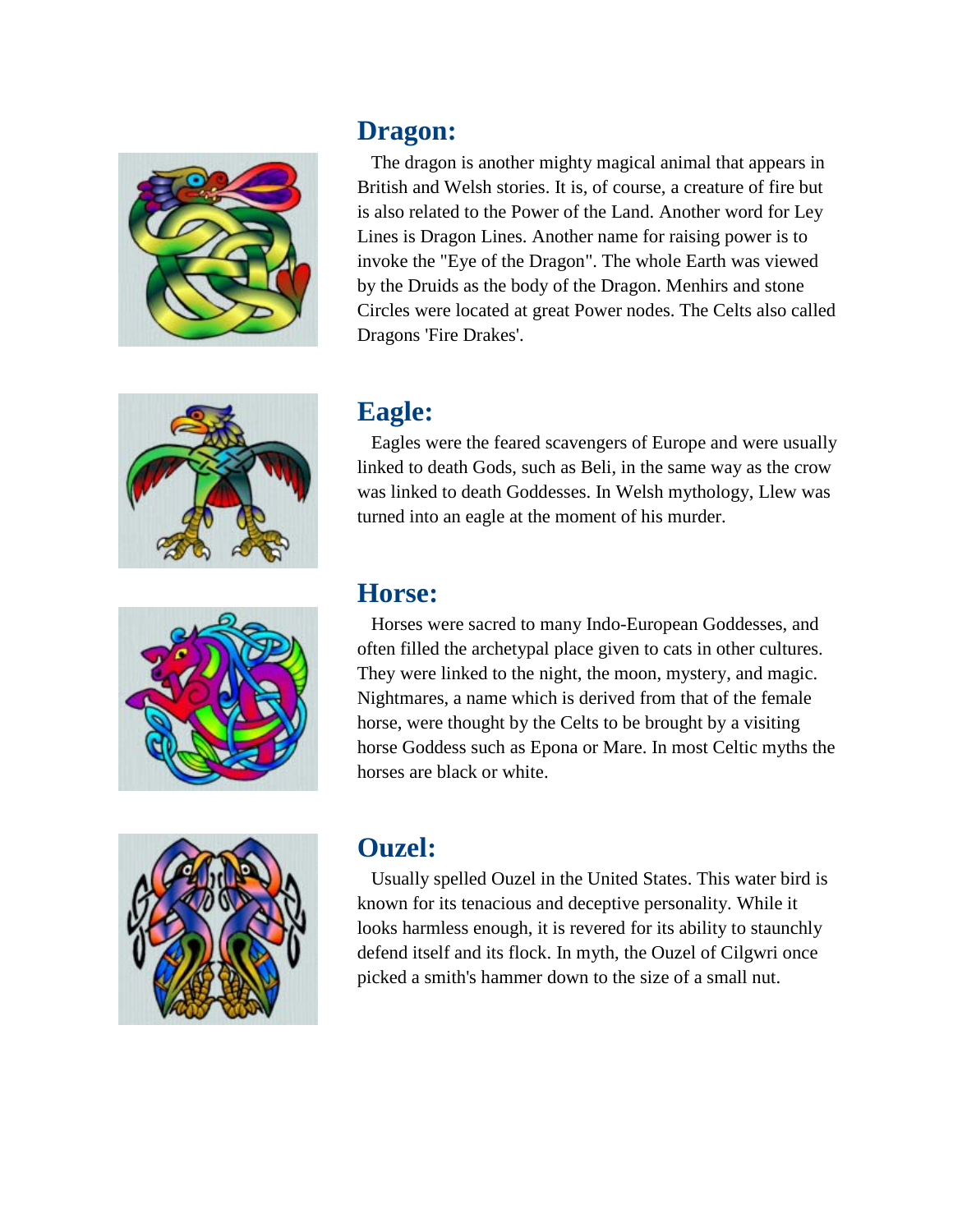

#### **Raven/Crow:**

 The Crow is deeply linked to Crone Goddesses such as Badb, and to Goddess of war or death like the Morrigan. The Raven is similar to the crow in that it is deeply associated with death deities. But, while the crow is usually reserved as a spirit form for feminine deities, the raven has been the Otherworldly body for both Gods and Goddesses. Like the crow, it flew over Celtic battlefields as the deity incarnate. The raven is most closely associated with the Irish/Welsh God Bran.



#### **Salmon:**

 While the airborne creatures archetypally linked the Celts to the Underworld, sea creatures linked them to great knowledge, sacred mysteries, and deep emotion, (typically, only deities of great wisdom and temperament ruled the Celtic seas). Most prominent among these wise sea creatures was the Salmon of Knowledge. The myths of Nudons and Fionn are among the many dealing with this fish. It is said to have acquired its great knowledge from eating the Nine Hazels of Wisdom that fell from the Tree of Knowledge. This fish was said to be among the oldest of living creatures.



#### **Serpent:**

 Represents the cyclic nature of life due to the annual shedding of its skin. It is a phallic symbol, a symbol of the Triple Goddess, and of the earth mysteries. It is important to the Druids, and is found on much old Celtic jewelry. Contrary to popular myth, there are snakes in Ireland, though they are pretty much confined to the rugged western region of the Island.

#### **VI. Geometric Motifs**

 Geometric motifs have always been prominent in Celtic artwork. Some of the motifs or symbols date back to 3000 BC and can still be seen today on stone carvings. Newgrange in Ireland, is one of the oldest burial mounds in Europe and is highly decorated with stone (see picture on the right) carvings depicting spirals, lozenges, chevrons and key patterns.

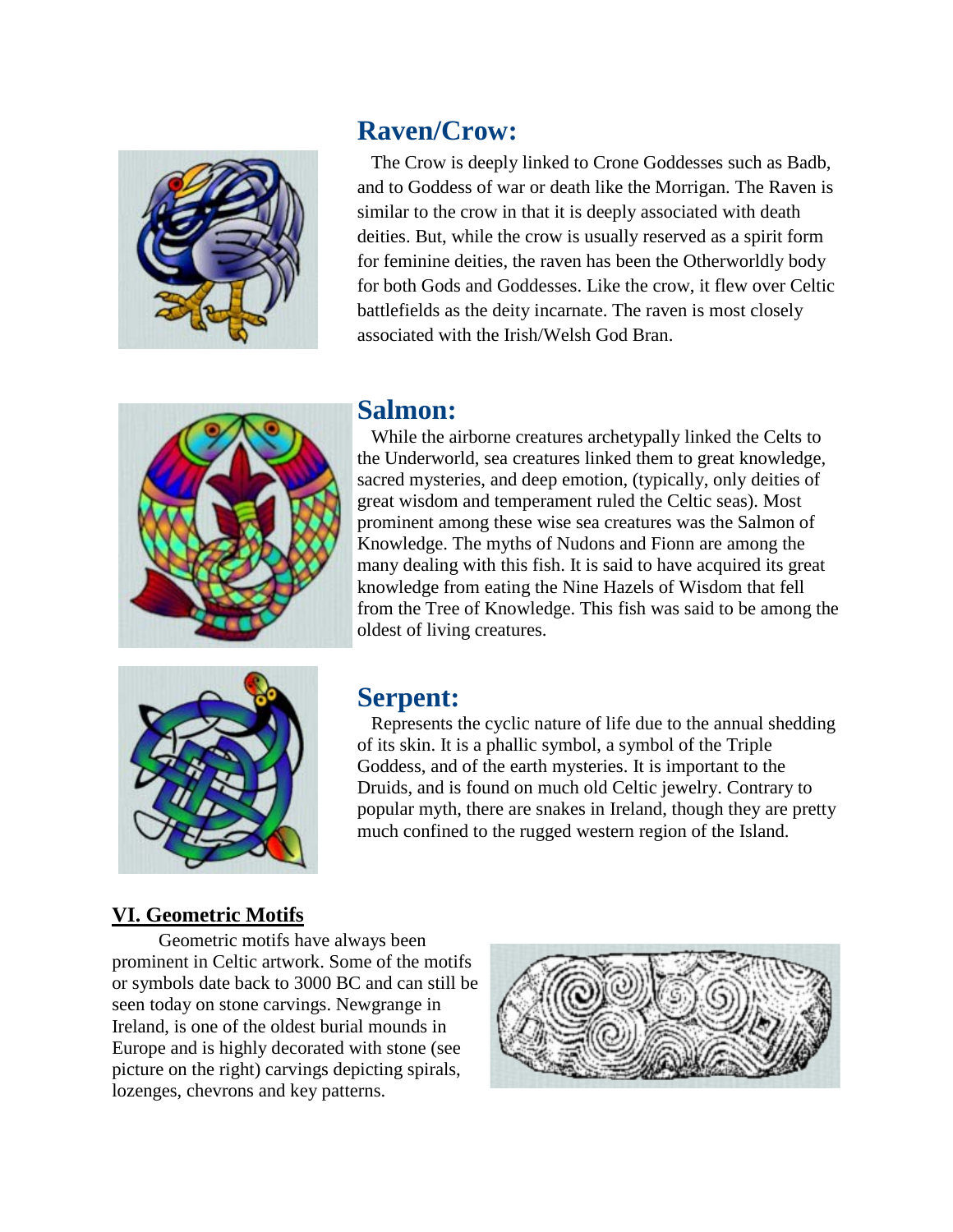

The single spiral is the oldest and most recorded of these motifs. It has symbolized the concept of growth, expansion, and cosmic energy, depending on the culture in which it is used. To the ancient inhabitants of Ireland, the spiral was used to represent their sun. A tightly wound, clockwise spiral represented their shrinking winter sun.

A loosely wound anti-clockwise spiral represented the large summer sun.

The dual centered spiral is also prolific in stone carvings. It has associations with motifs from other cultures such as the Yin Yang symbol. It signifies the duality of nature and balance.

A double spiral is used to represent the equinoxes, when day and night are of equal length.

Triple centered spirals were used by the early Christian monks in their illuminated manuscripts. It originated as a symbol of the Triple Goddess (maiden, mother, crone, also represented by the waxing, full and waning moon), pre-dating Christianity. In fact, most of Christianity's holidays and symbols are taken from Pagan mythology.

These symbols are called *triskele* or *triskelion*.

The Triskele is used to symbolize the cycles of life with in the three fold, or three spheres of influence in the material world. The three spheres (Land, Sea and Sky) represent the three aspects of the material world that are contained in every object. Each aspect ever flowing outward and always returning to the point from which it started.